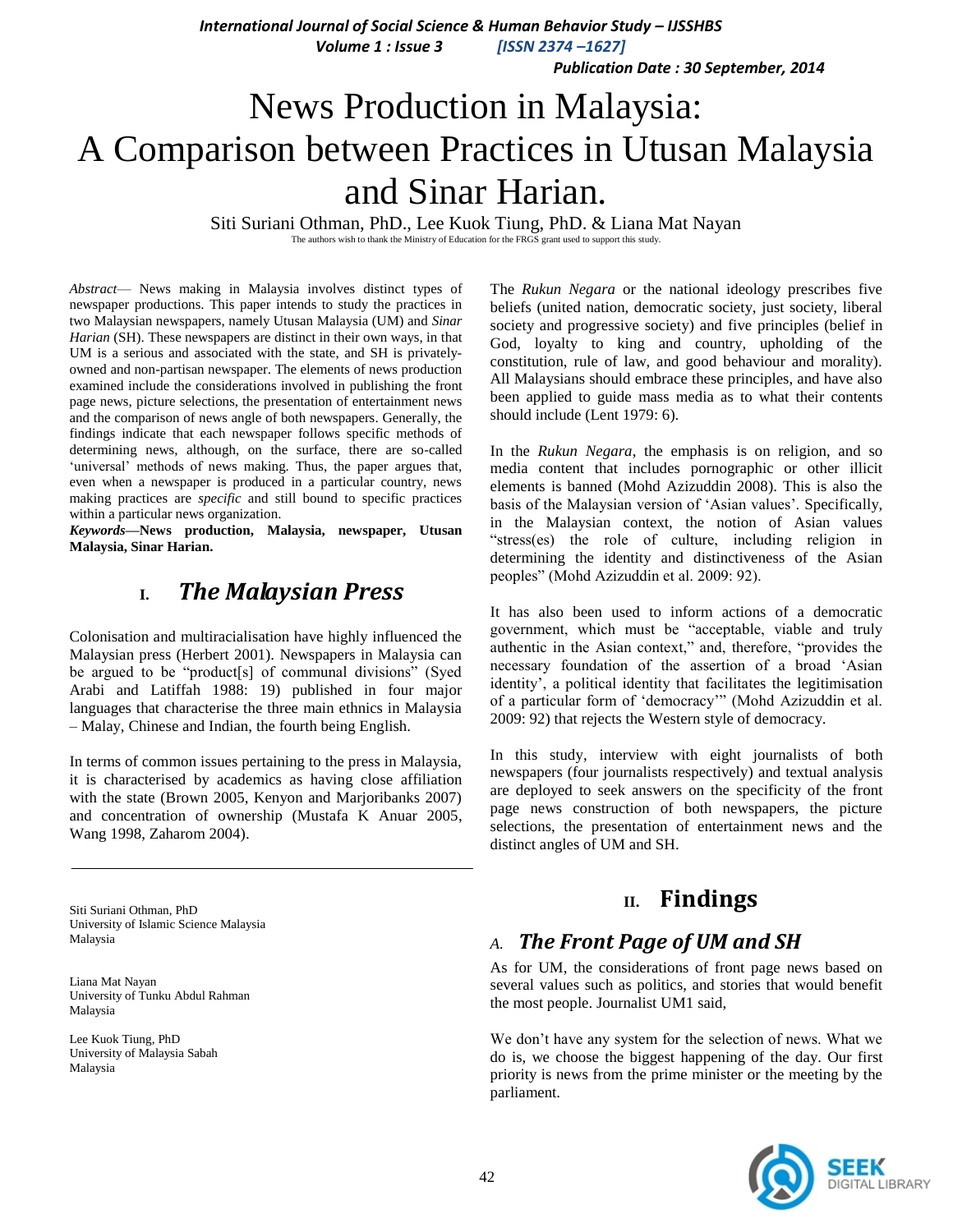## *International Journal of Social Science & Human Behavior Study – IJSSHBS Volume 1 : Issue 3 [ISSN 2374 –1627]*

### *Publication Date : 30 September, 2014*

### Journalist UM2 added that,

*"Our front page usually tries to help people. So stories that would help the poor such as the increase of price of food and new policies related to that will be highlighted compared to stories on general development of education".*

Both of the quotes suggest the importance of politics as the main news consideration at UM. As said by Journalist UM3, although the stories highlighted is to help people, still, it has to contain political element (policies) related to the issue. Thus, helping other people is done through steps taken by the government.

The importance of politics as the news value of UM can be associated with its ownership that is affiliated with the government. However, to Journalist UM4, it is the element of politics that able to sell UM.

These are some examples of the front page of UM:



This is an example of the front page of UM featuring the ex-Prime Minister of Malaysia, Dr. Mahathir Mohamad





This front page features President Obama's visit to Malaysia in April 2014.

As for SH, the front page news of SH is determined mainly by certain types of stories mainly crime and politics (Journalist SH1). As observed and based on the findings of Siti Suriani Othman (2012), SH has changed its focus of lead news selection for its front page that used to be based on community (almost all activities run in villages will get coverage), with its non-partisan political news.

For political stories, Journalist SH2 explained:

*"To SH, we choose front page stories based on who govern the state. If they are the opposition, it will still get coverage because we believe that the government that runs the state always has the best statements and policies for its people".*

In the selection of crime stories, the textual analysis suggests that crime stories with certain moral values can be published as the front page stories. For example, in one of the front pages on crime, the headline states, ‗*Awas Ibu Bapa Cuai'* (A Warning to Careless Parents) that was a follow up news from the previous day's front page that reported on an injured child due to careless attention of the parents. The warning was given by the Minister of Women, Family and Society.

#### PICTURE 3: AN EXAMPLE OF THE SH FRONT PAGE



Example of SH front page on non-partisan news.

PICTURE 4: ANOTHER EXAMPLE OF THE SH FRONT PAGE



Example of SH front page on the warning of the ministry on children safety.

# *B. Picture Published at UM and SH*

In terms of picture selection at UM, it is mainly based on general ethical conduct of publishing pictures. Journalist UM3 said that, pictures need to maintain sensitivity of the people. For example, if the story is about an embarrassing account, the picture of the victim should not be published.

Examples of usual pictures published at UM:







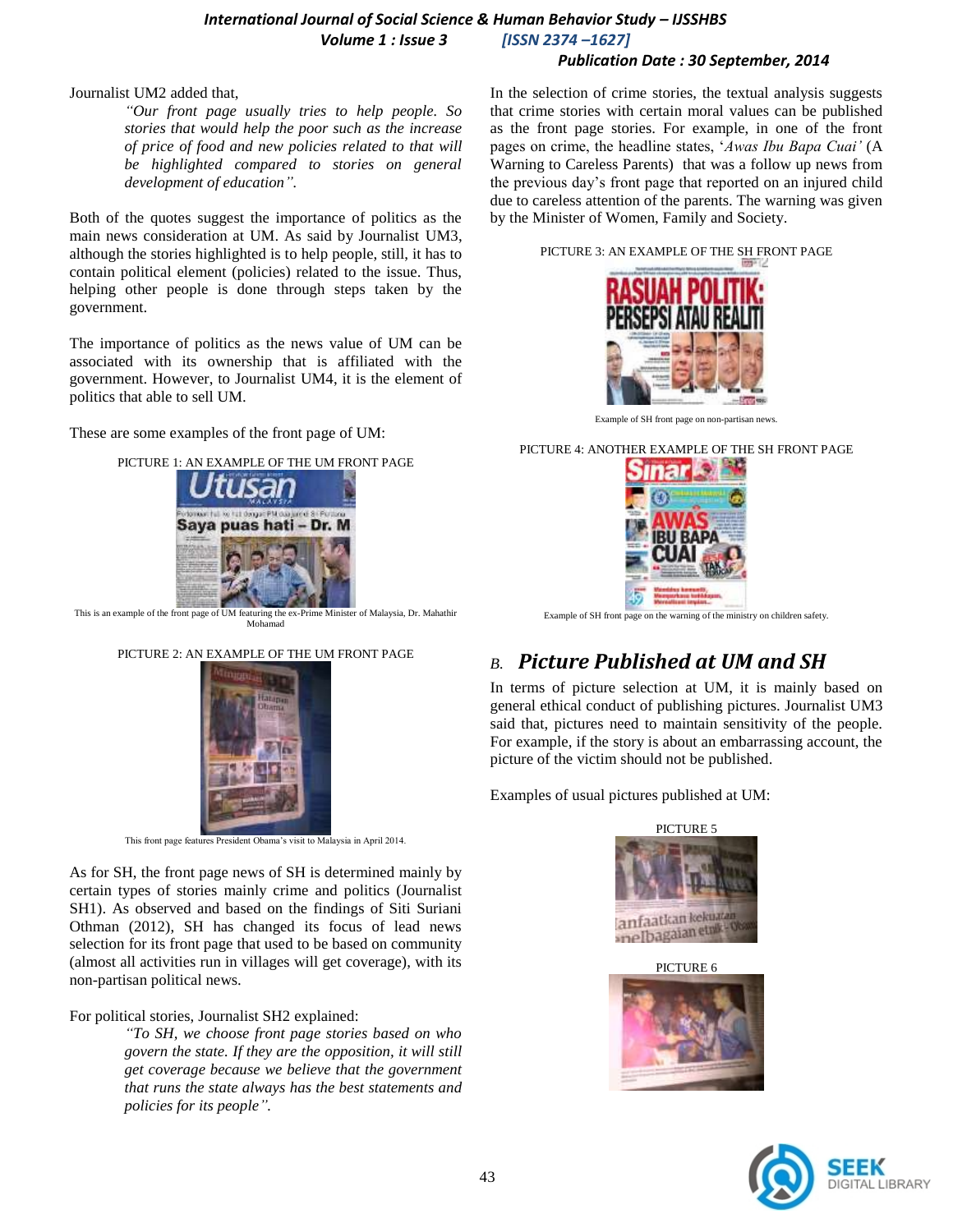## *International Journal of Social Science & Human Behavior Study – IJSSHBS Volume 1 : Issue 3 [ISSN 2374 –1627]*

 *Publication Date : 30 September, 2014*

This statement is generally true, because if based on the textual analysis, most pictures on UM are formal and aims to support the news. However, on 2 May 2012, UM chose a highly criticized photograph of a sexual allegation of someone with similar look with an opposition leader. UM is always been seen as a highly reputed Malay newspaper, has damaged its own credible with the publication of the sexual conduct with some blurring effects to the faces of the doer.

With its reputation, it is argued that UM made a big mistake in terms of ethical practice, although to some this would help increase the political support to the state. Even if it does, it caused impairment on the ethics of the newspaper.

PICTURE 7: AN EXAMPLE OF UNETHICAL FRONT PAGE PUBLISHED BY UM



The front page of UM that published what is seen as unethical picture.

While in terms of picture selection at SH, all pictures are ensured to follow ethical conduct of journalism (Journalist SH3). Journalist SH4 added that it is very important to demonstrate high Islamic value which is by ensuring no semi nude pictures are published.

This is indirectly in line with Journalist SH2's arguments who argue that photos at SH are not sensationalized. Journalist SH2 added that,

> *"Pictures have a lot of impact to the society, thus they need to conform the national interest. Besides that, sensitivities on other people must be uphold. For example, we always consider the feelings of the victims' families when deciding publishing pictures on accidents."*

Some examples of pictures published at SH:

PICTURE 8



## *C. Presentation of Entertainment News at UM and SH*

On the entertainment news, although UM is a serious newspaper, it does not deny the importance of entertainment news and its function to the readers. That is why, in UM, albeit it seriousness, it has a particular desk on entertainment. (Journalist UM1).

In fact, in the main section of the newspaper, UM has 28 pages of news about entertainment, and a weekend supplement on entertainment called 'Pancaindera'.

Based on the textual analysis, in Pancaindera, the front page of the newspaper supplement sometimes does publish pictures of artists with indecent clothings. One of the recent examples is as below. However, the newspaper has improved in terms of the pictures presentation as compared to before.

#### PICTURE 9: AN EXAMPLE OF AN INDECENT ENTERTAINMENT PICTURE IN PANCAINDERA



Besides that, the angle of the entertainment news at UM can be said to include tabloid elements. For example, the news angle is framed on the personal issue of an artist rather than the contribution on the entertainment industry.

For example, textual analysis on 27 April demonstrates that on page 10 of Pancaindera, there is a whole page of question and answer page with Saleh Yaakob, an actor with four wives. The headline of the news is ‗*Dugaan Beristeri Empat*' (The challenges of having four wives). On page 12, there is another question and answer session with an actress, Eina Azman, headlined ‗*Kekasih bukan tunang orang'* (Boyfriend is not someone's fiancée). Both coverage does not ask questions related to the artists' latest development in terms of career.

On its centerspread, the whole news is about the close relationship between an actor and an actress- Sharnaaz Ahmad and Nelydia. The news was headlined 'Keintiman Sharnaaz-*Nelydia*' (Close relationship between Sharnaaz-Nelydia).

Other local entertainment news that highlighted on personal matters rather than career are on the marriage of Fizz and Almy (after the couple faces a lot of difficulties prior the

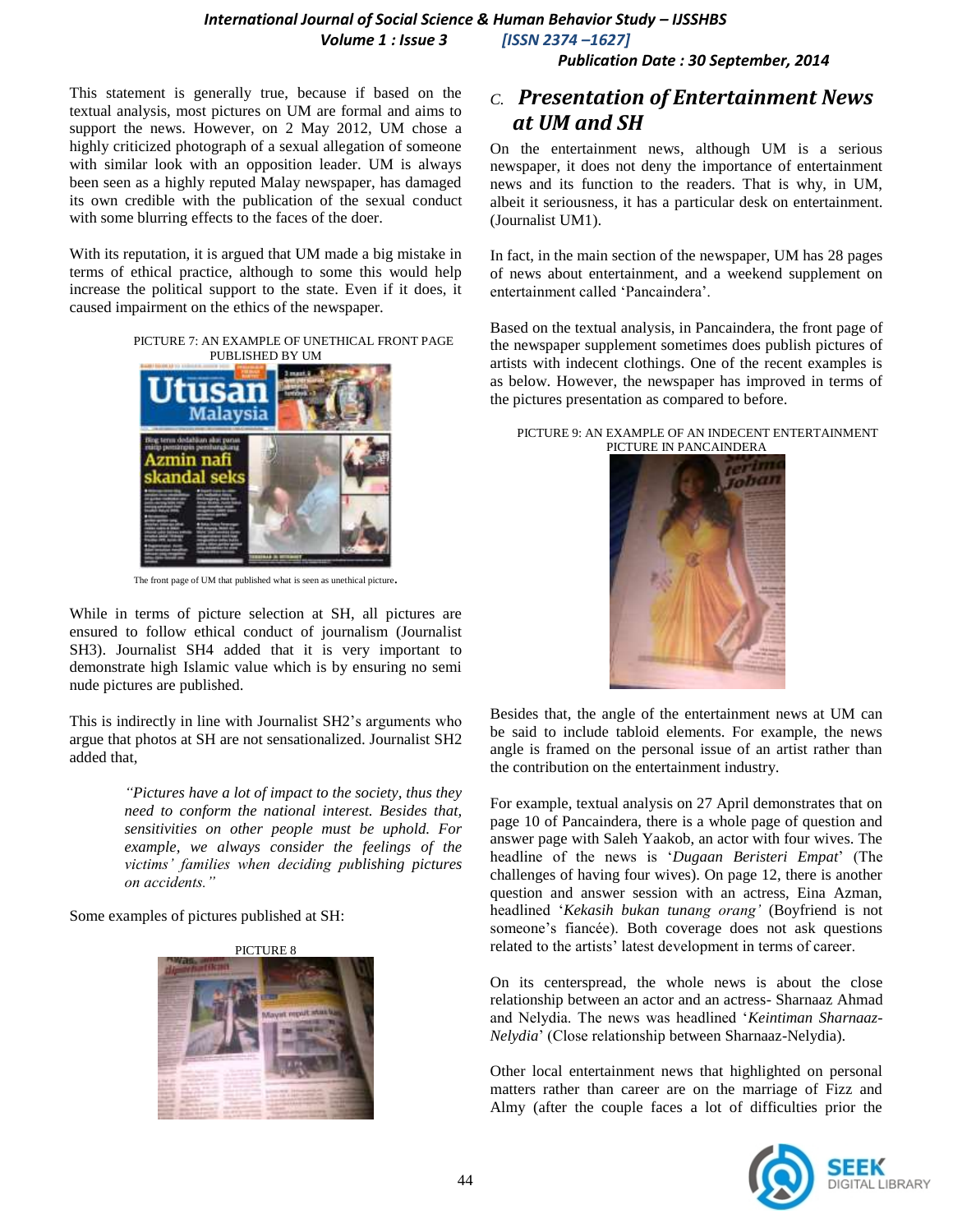## *International Journal of Social Science & Human Behavior Study – IJSSHBS Volume 1 : Issue 3 [ISSN 2374 –1627]*

## *Publication Date : 30 September, 2014*

marriage), the marriage of the sons of a popular director Yusof Haslam, an actor Que Haidar is said to become more selective in acting, and on a husband and wife, the actor Yusry and actress Lisa Surihani on how they have to be apart due to work commitment.

Besides that, Pancaindera also publishes gossips on Pancaindera's page 8. For example, two news published on the wrongdoing of artists without mentioning the artists' names.

Although some would argue the advantage of such reporting, which is to indirectly warn the artists and they would always know that there are eyes that indirectly know what they do. This, however, although might be true, but in principle, still is not an acceptable writing if it is taken from the aspect of its ethical conduct.

However, other pages of Pancaindera includes positive entertainment news such as the secret of the success of a veteran actress Normah Damanhuri success story of a famous DJ Halim Osman and a review of a telemovie ‗*Bidadari Walid'* (The daughter of a father).

Interestingly, there is a whole page covering on a film seminar headlined ‗*Gagasan filem bernilai Islam'* (A group of films with Islamic values). This is a good effort as such coverage would help readers to see entertainment industry with deeper insights.

On the other hand, at SH, entertainment section covers only eight pages of the whole 56 pages newspaper. Seven pages are devoted for local entertainment news, and only one page for international news.

Data from the interview suggested that the newspaper avoid publishing gossip news in their entertainment section.

*"At SH, we do publish entertainment news, but definitely not gossip"* (Journalist SH3) and *"no speculation"* (Journalist SH2).

Besides that, ‗we make sure that our entertainment news do not give negative impact to the readers because we realize that celebrities do have impact on their fans' (Journalist SH4).

Based on the textual analysis of SH 29 April 2014, the entertainment news mainly covers positive stories on artists and celebrities. The main entertainment news was on a teen group called Fourteen and their success solo concert story. Another story is on a tribute news on Sidek Hussein, an actor who died on cancer.

Another news, which is about the dispute between three actors (Fauzi Nawawi and wife, actress Nisdawati) and Sharnaaz Ahmad, was headlined on its positive angle 'Sedia Selesai Cara Baik' (Ready to Settle the Problem with the Best Way). This is an example of how such constrovery between two parties can be angled positively, without sensationalizing the news.

# *D. News Angle at UM and SH*

This section compares the findings of news angle construction of the same story published at UM and SH in 2012. The news is based on the speech of the Chief Minister of Negeri Sembilan during agricultural products exhibition known as MAHA on 26 June.



MAHA news as reported by the SH headlined *Production of Agricultural Consumption in Negeri Sembilan is Being Fulfilled* dated 26 June 2012.



MAHA news as reported by the SH headlined *Yet to Achieve Self Sufficiency Level: Agriculture, Farming Not Able to Contribute to the Country's Food Supply* dated 26 June 2012.

This is the example of the lead for this news as published in the SH in English translation:

**Yet to Achieve Self Sufficiency Level: Agriculture, Farming Not** 

**Able to Contribute to the Country's Food Supply**

SEREMBAN – The production of agriculture and farming of the state

is yet to contribute to the nation's food supply.

Chief Minister, Datuk Seri Mohamad Hasan said, Negeri Sembilan

has not yet achieved a self-sufficient level of food production.

This lead and part of the news can be compared with what was published by the UM that has been translated into English:

**Production of Agricultural Consumption in Negeri Sembilan is Being Fulfilled**

SEREMBAN 25 June – The production of agricultural products in